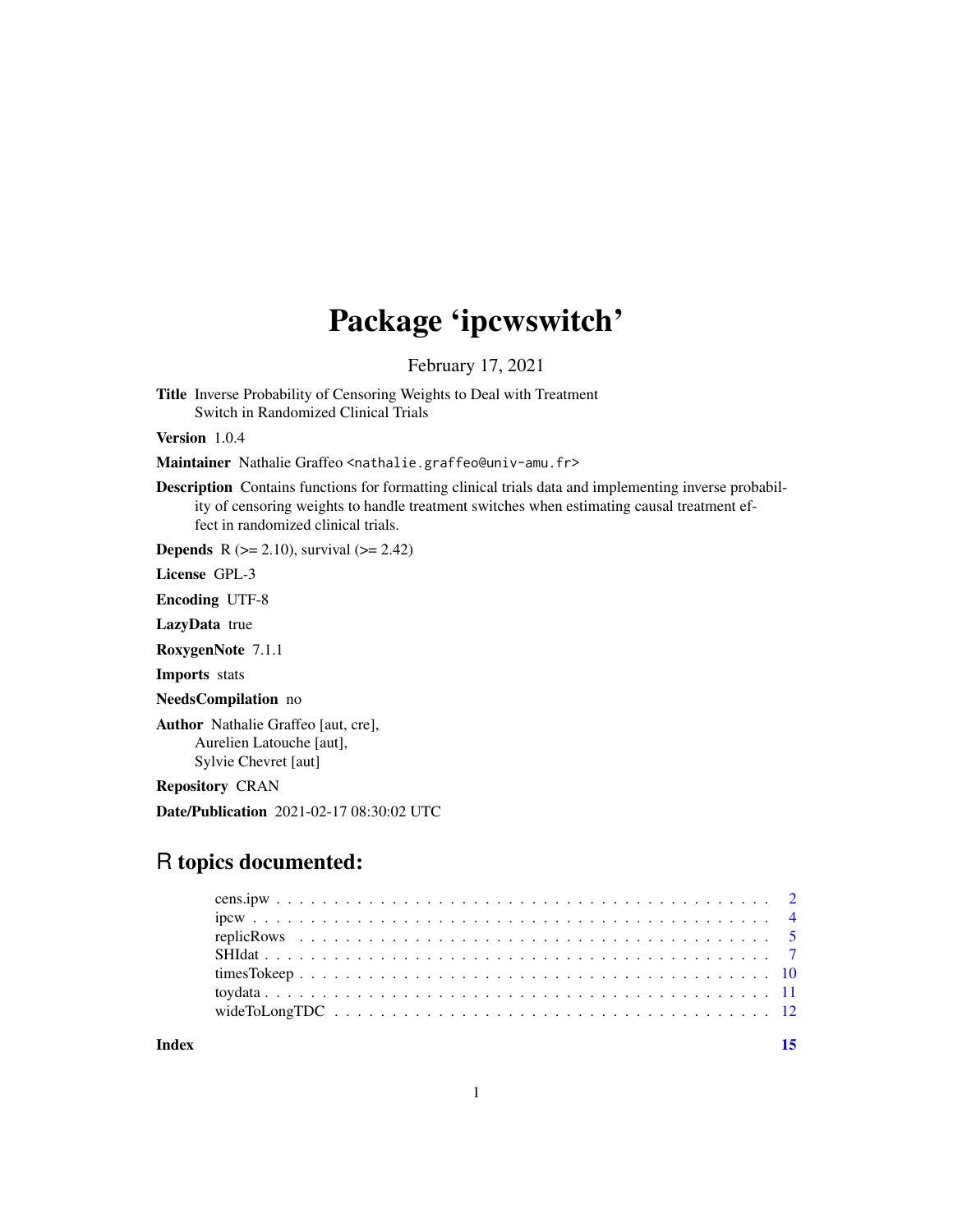<span id="page-1-0"></span>2 cens.ipw

<span id="page-1-1"></span>cens.ipw *Censoring patient initiating the other arm treatment and building a treatment censoring indicator cens*

#### Description

Censoring patient initiating the other arm treatment and building a treatment censoring indicator cens

#### Usage

```
cens.ipw(
  data,
  id,
  tstart,
  tstop,
  event,
  censTime,
  arm,
  realtrt = FALSE,
  trt.start = NULL,
  trt.stop = NULL
)
```
#### Arguments

| data      | a dataframe containing the following variables                                 |
|-----------|--------------------------------------------------------------------------------|
| id        | the patient's id                                                               |
| tstart    | the date of the beginning of the follow-up (in numeric format)                 |
| tstop     | the date of the end of the follow-up (in numeric format)                       |
| event     | the indicator of failure (a death is denoted by 1 at the end of the follow-up) |
| censTime  | the chosen time to censor the patients (in numeric format)                     |
| arm       | the randomized treatment (2-levels factor)                                     |
| realtrt   | the randomized treatment (2-levels factor)                                     |
| trt.start | the time of initiation of the randomized treatment (NULL by default)           |
| trt.stop  | the time of termination of the randomized treatment (NULL by default)          |

#### Value

a dataframe in the long format, with the data being censored according to the input date, censTime. a treatment censoring indicator, cens, is thus added to the previous dataset to indicate such a switch. Note that this function provides the option to include in the data the treatment really taken with the corresponding dates. Then, the treatment really taken is a 3-levels factor, i.e., the two from the randomized arms and a third indicating the no-treatment case (None).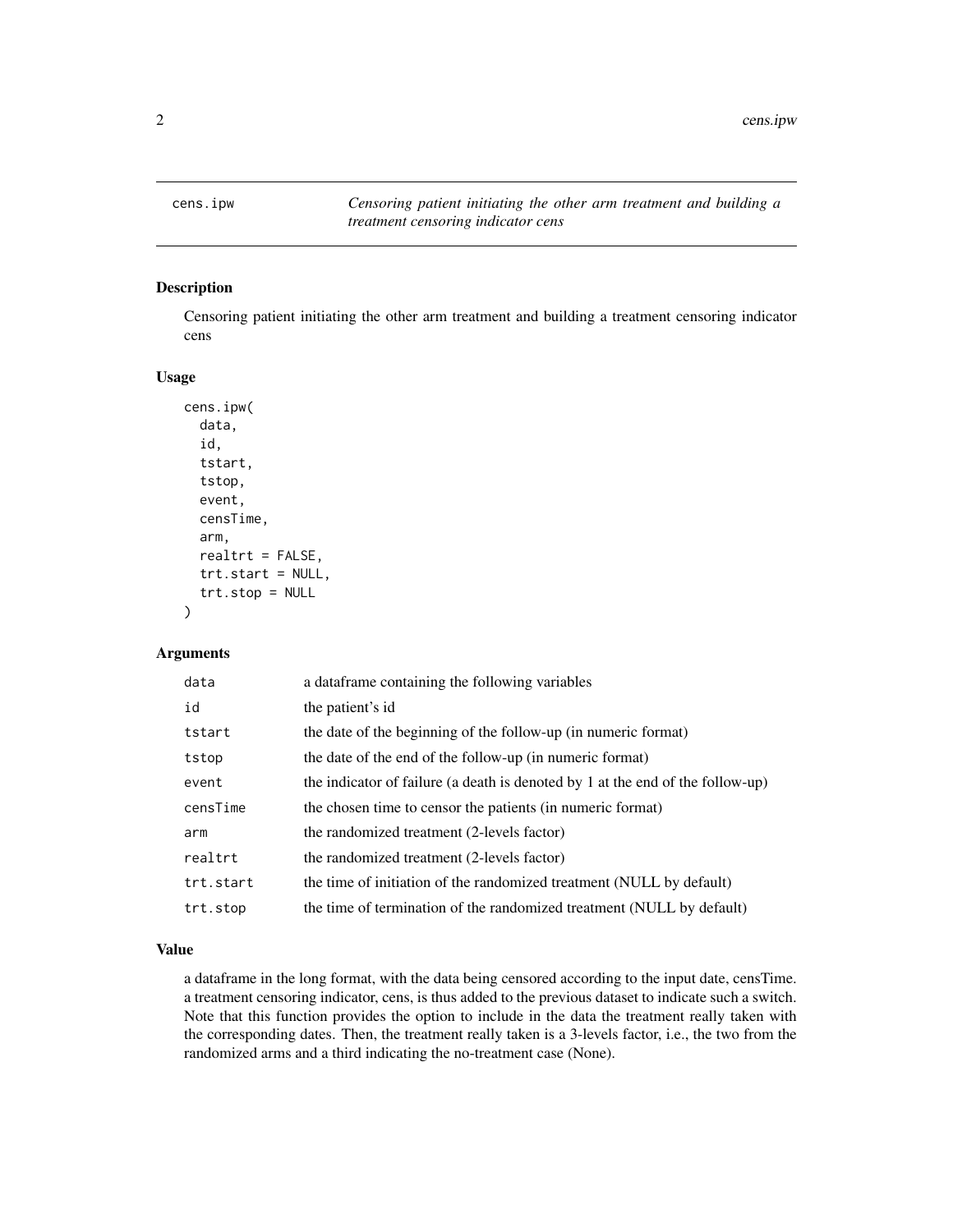#### <span id="page-2-0"></span>cens.ipw 3

#### References

Graffeo, N., Latouche, A., Le Tourneau C., Chevret, S. (2019) "ipcwswitch: an R package for inverse probability of censoring weighting with an application to switches in clinical trials". Computers in biology and medicine, 111, 103339. doi : "10.1016/j.compbiomed.2019.103339"

#### See Also

[SHIdat](#page-6-1), [timesTokeep](#page-9-1), [wideToLongTDC](#page-11-1)

```
# To obtain the times parameter, we can apply the timesTokeep function on the same
# dataframe in the wide format
kept.t \le timesTokeep(toydata, id = "id",
tstart = "randt", tstop = "lastdt",
mes.cov = list(c("ps1", "ps2", "ps3")),
time.cov = list(c("randt", "dt2", "dt3")))
# Now, we can build the long format
toy.long \leq wideToLongTDC(data = toydata, id = "id",
tstart = "randt", tstop = "lastdt", event = "status",
bas.cov = c("age", "arm", "swtrtdt"),
mes.cov = list(TDconf = c("ps1", "ps2", "ps3")),
time.cov = list(c("randt", "dt2", "dt3")),
times = kept.t[[1]]# Put dates in numeric format with tstart at 0
toy.long$tstart <- as.numeric(toy.long$tstart)
toy.long$tstop <- as.numeric(toy.long$tstop)
toy.long$swtrtdt <- as.numeric(toy.long$swtrtdt)
tabi <- split(toy.long, toy.long$id)
L.tabi <- length(tabi)
tablist <- lapply(1:L.tabi, function(i){
    refstart <- tabi[[i]]$tstart[1]
    tabi[[i]]$tstart <- tabi[[i]]$tstart - refstart
    tabi[[i]]$tstop <- tabi[[i]]$tstop - refstart
    tabi[[i]]$swtrtdt <- tabi[[i]]$swtrtdt - refstart
   return(tabi[[i]])
    })
    toy.long <- do.call( rbind, tablist )
# Patients are censored when initiating the other arm treatment, that is, at time swtrtdt
toy.long2 <- cens.ipw(toy.long, id = "id", tstart = "tstart", tstop = "tstop",
event = "event", arm = "arm",realtrt = FALSE, censTime ="swtrtdt")
# Before censoring:
toy.long
# Ater censoring:
toy.long2
```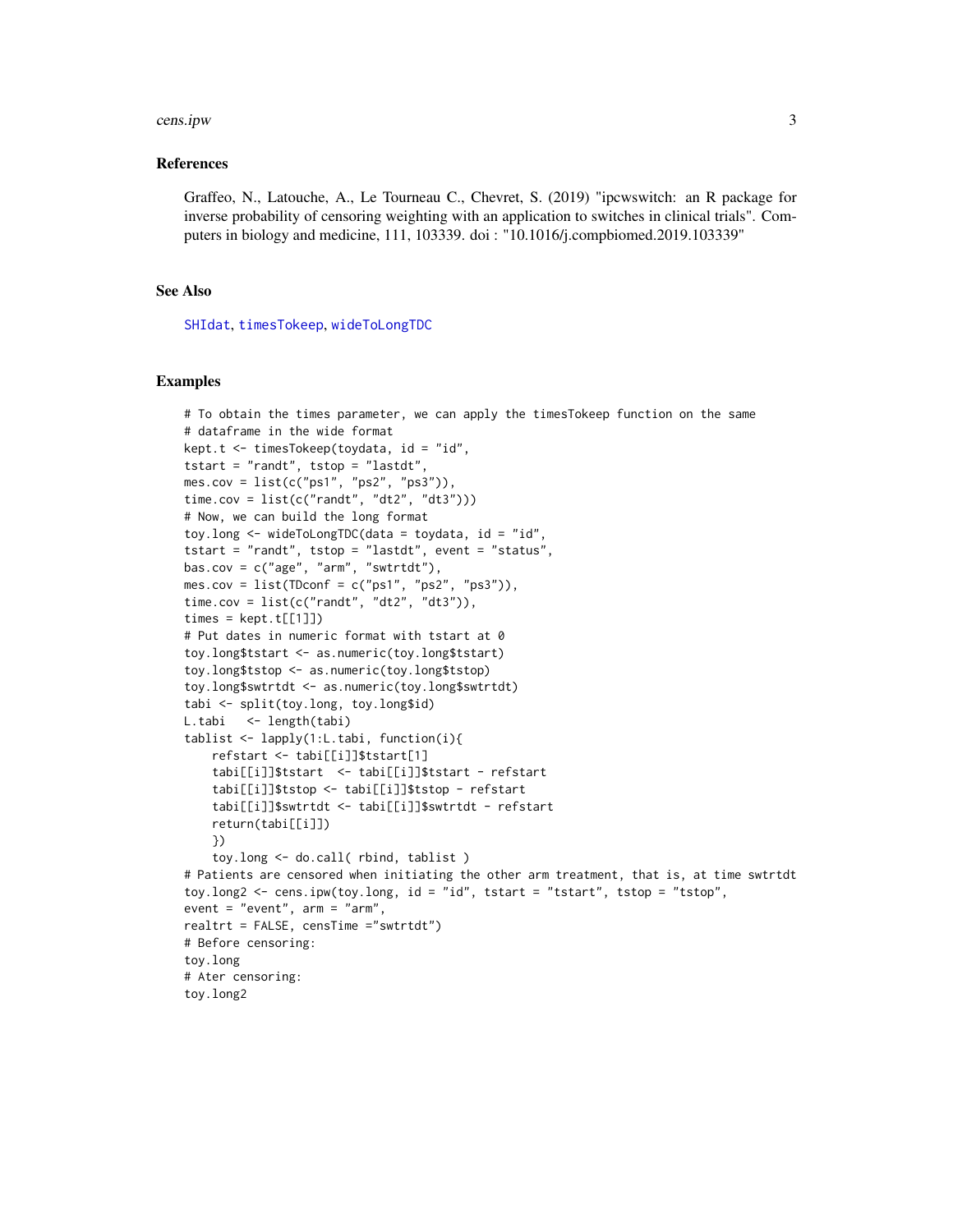<span id="page-3-1"></span><span id="page-3-0"></span>

#### Description

Computing the stabilized IPCweights

#### Usage

```
ipcw(
  data,
  id,
  tstart,
  tstop,
  cens,
  arm,
  bas.cov,
  conf,
  trunc = NULL,
  type = "kaplan-meier"
\mathcal{L}
```
#### Arguments

| data    | a data frame containing the following variables                                                                                                                                         |
|---------|-----------------------------------------------------------------------------------------------------------------------------------------------------------------------------------------|
| id      | the patient's id                                                                                                                                                                        |
| tstart  | the date of the beginning of the follow-up (in numeric format, with the first being<br>equal at $0$ )                                                                                   |
| tstop   | the date of the end of the follow-up (in numeric format)                                                                                                                                |
| cens    | the indicator of treatment censoring (denoted by 1 at the end of the follow-up)                                                                                                         |
| arm     | the randomized treatment (2-levels factor)                                                                                                                                              |
| bas.cov | a vector the baseline covariates                                                                                                                                                        |
| conf    | a vector of time-dependent confounders                                                                                                                                                  |
| trunc   | an optional fraction for the weights. For instance, when trunc $= 0.01$ , the left<br>tail is truncated to the 1st percentile and the right tail is truncated to the 99th<br>percentile |
| type    | a character string specifying the type of survival curve. The default is type='kaplan-meier'                                                                                            |

#### Value

the initial dataframe data with stabilized IPCweights as additional arguments. By default, the untruncated stabilized weights are given. If the trunc option is not NULL then the truncated stabilized weights are also given.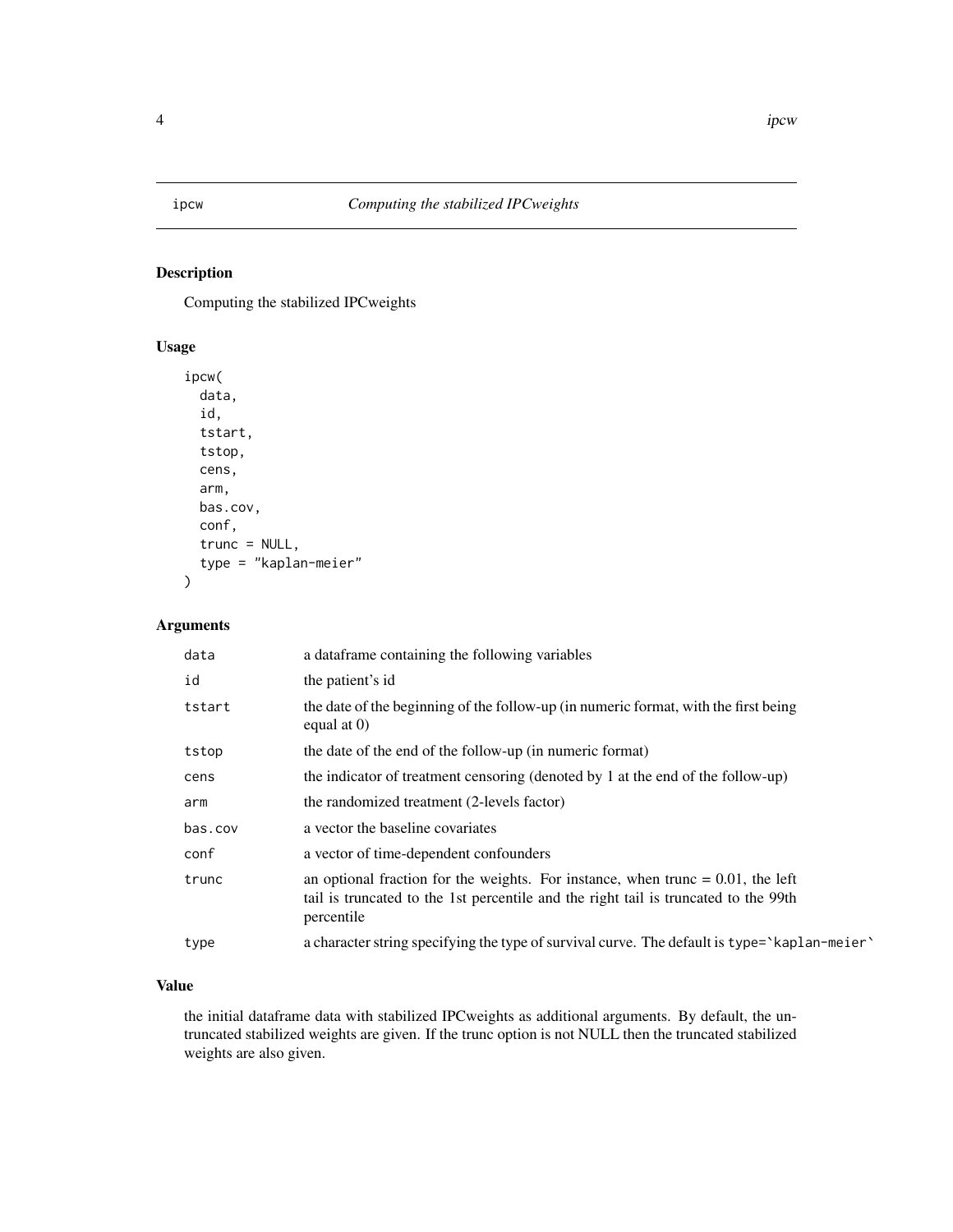#### <span id="page-4-0"></span>replicRows 5

#### References

Graffeo, N., Latouche, A., Le Tourneau C., Chevret, S. (2019) "ipcwswitch: an R package for inverse probability of censoring weighting with an application to switches in clinical trials". Computers in biology and medicine, 111, 103339. doi : "10.1016/j.compbiomed.2019.103339"

#### See Also

[SHIdat](#page-6-1)

#### Examples

```
## Not run
# ipcw(toy.rep, tstart = tstart, tstop = tstop, cens = cens,
# arm="arm",
# bas.cov = c("age"),
# conf = c("TDconf"), trunc = 0.05)# see ?SHIdat for a complete example
```
<span id="page-4-1"></span>

| replicRows | Function to replicate the rows so that each patients' follow-up is split |
|------------|--------------------------------------------------------------------------|
|            | according to all event times (times parameter) up to each patient's end  |
|            | time                                                                     |

#### Description

Function to replicate the rows so that each patients' follow-up is split according to all event times (times parameter) up to each patient's end time

#### Usage

```
replicRows(data, tstart, tstop, event, cens, times1, times2, arm)
```
#### Arguments

| data   | a data frame containing the following variables                                                                                           |
|--------|-------------------------------------------------------------------------------------------------------------------------------------------|
| tstart | the date of the beginning of the follow-up (in numeric format, with the first being<br>equal at $(0)$                                     |
| tstop  | the date of the end of the follow-up (in numeric format)                                                                                  |
| event  | the indicator of failure (a death is denoted by 1 at the end of the follow-up)                                                            |
| cens   | the indicator of treatment censoring (denoted by 1 at the end of the follow-up)                                                           |
| times1 | a vector of times (in numeric format) indicating the times according to which<br>the rows have to be split for patients in the first arm  |
| times2 | a vector of times (in numeric format) indicating the times according to which<br>the rows have to be split for patients in the second arm |
| arm    | the randomized treatment (2-levels factor)                                                                                                |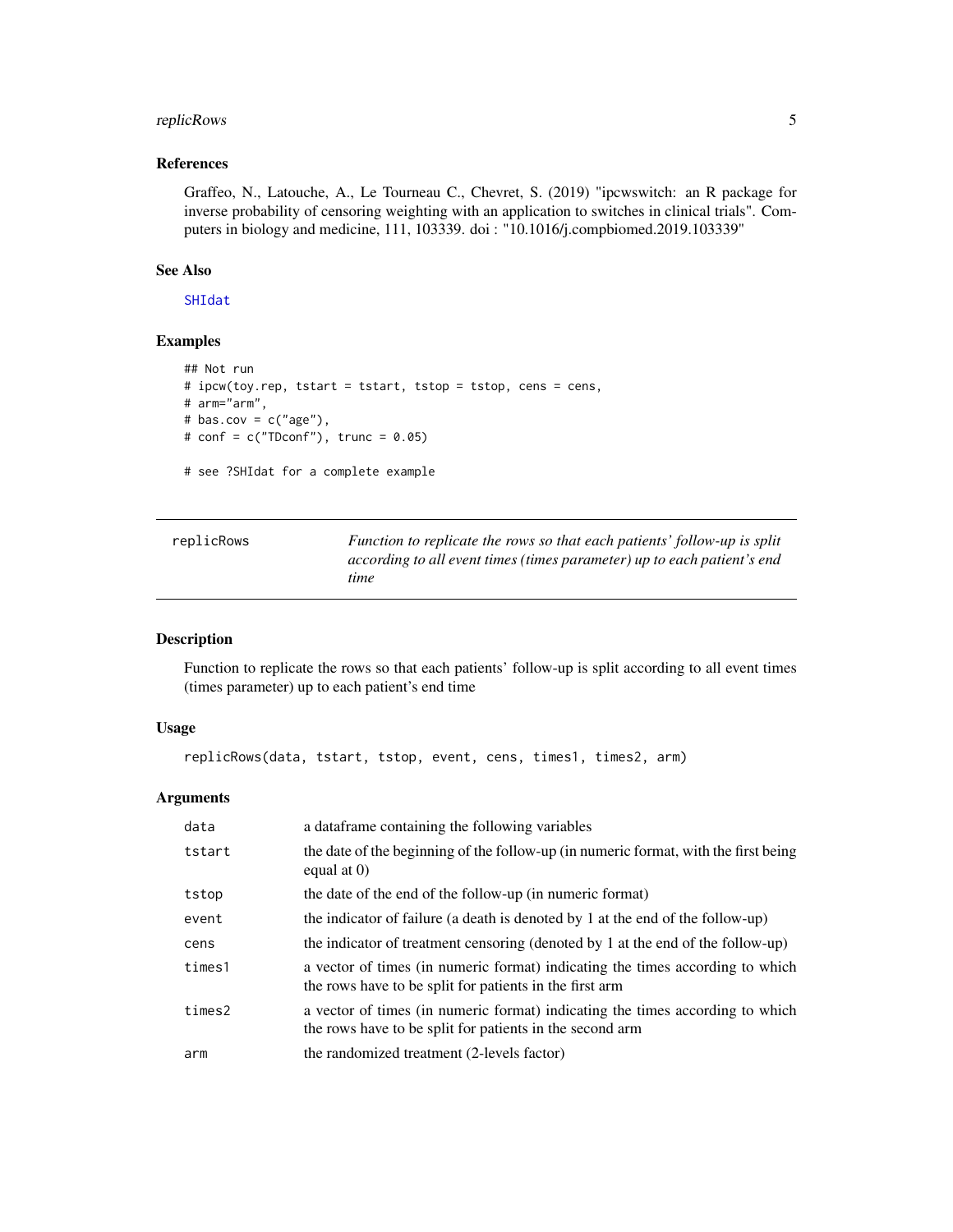#### <span id="page-5-0"></span>Value

a formatted dataframe with the rows replicated according to the provided times parameter

#### References

Graffeo, N., Latouche, A., Le Tourneau C., Chevret, S. (2019) "ipcwswitch: an R package for inverse probability of censoring weighting with an application to switches in clinical trials". Computers in biology and medicine, 111, 103339. doi : "10.1016/j.compbiomed.2019.103339"

#### See Also

[cens.ipw](#page-1-1), [SHIdat](#page-6-1), [timesTokeep](#page-9-1), [wideToLongTDC](#page-11-1)

```
# To obtain the times parameter, we can apply the timesTokeep function on the same
# dataframe in the wide format
kept.t \le timesTokeep(toydata, id = "id",
tstart = "randt", tstop = "lastdt",
mes.cov = list(c("ps1", "ps2", "ps3")),
time.cov = list(c("randt", "dt2", "dt3"))# Now, we can build the long format
toy.long \leq wideToLongTDC(data = toydata, id = "id",
tstart = "randt", tstop = "lastdt", event = "status",
bas.cov = c("age", "arm", "swtrtdt"),
mes.cov = list(TDconf = c("ps1", "ps2", "ps3")),
time.cov = list(c("randt", "dt2", "dt3")),
times = kept.t[[1]]# Put dates in numeric format with tstart at 0
toy.long$tstart <- as.numeric(toy.long$tstart)
toy.long$tstop <- as.numeric(toy.long$tstop)
toy.long$swtrtdt <- as.numeric(toy.long$swtrtdt)
tabi <- split(toy.long, toy.long$id)
L.tabi <- length(tabi)
tablist <- lapply(1:L.tabi, function(i){
    refstart <- tabi[[i]]$tstart[1]
    tabi[[i]]$tstart <- tabi[[i]]$tstart - refstart
    tabi[[i]]$tstop <- tabi[[i]]$tstop - refstart
    tabi[[i]]$swtrtdt <- tabi[[i]]$swtrtdt - refstart
    return(tabi[[i]])
    })
    toy.long <- do.call( rbind, tablist )
# Patients are censored when initiating the other arm treatment, that is, at time swtrtdt
toy.long2 <- cens.ipw(toy.long, id = "id", tstart = "tstart", tstop = "tstop",
event = "event", arm = "arm",
realtrt = FALSE, censTime ="swtrtdt")
# We collect all event times (death for both arms and treatment censoring according to the trt arm)
rep.times1 <- unique(c(toy.long2$tstop[toy.long2$cens==1 & toy.long2$arm == "A"],
toy.long2$tstop[toy.long2$event==1]))
rep.times2 <- unique(c(toy.long2$tstop[toy.long2$cens==1 & toy.long2$arm == "B"],
toy.long2$tstop[toy.long2$event==1]))
# to put times in same order as arms levels
```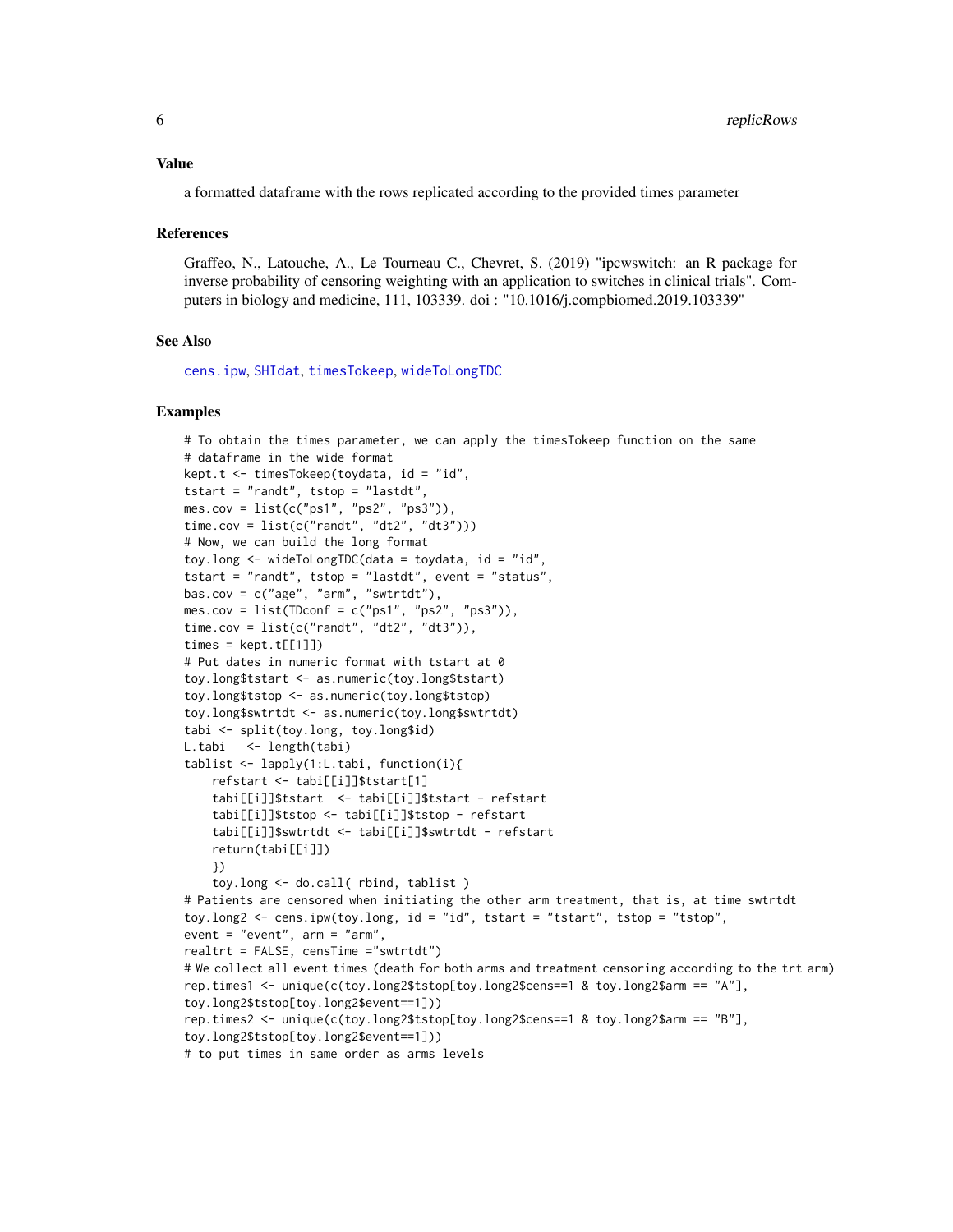#### <span id="page-6-0"></span>SHIdat 7 and 7 and 7 and 7 and 7 and 7 and 7 and 7 and 7 and 7 and 7 and 7 and 7 and 7 and 7 and 7 and 7 and 7

```
levels(toy.long2[, "arm"])
# Now, we can replicate the rows
toy.rep <- replicRows(toy.long2, tstart = "tstart", tstop = "tstop",
                        event = "event", cens = "cens",
                        times1 = rep.times1, times2 = rep.times2,
                        arm = "arm")toy.rep
```
<span id="page-6-1"></span>SHIdat *A real example dataset from the randomized clinical trial SHIVA*

#### Description

Dataset SHIdat contains an anonymized excerpt of data from the SHIVA01 trial. This was the first randomized cli,ical trial that aimed at comparing molecularly targeted therapy based on tumour profiling (MTA) versus conventiona therapy (CT) for advanced cancer. A switch to the other arm was scheduled to be proposed at disease progression for patients in both treatment groups.

#### Usage

data("SHIdat")

#### Format

A data frame with 197 observations on the following 306 variables.

id a numeric vector corresponding to the patient's identifier

bras.f a vector containing the patient's randomized arm

agerand a numeric vector containing patient's age (in years) at randomization

sex.f a vector containing the patient's gender

- tt\_Lnum a numeric vector containing the number of previous lines of treatment
- rmh\_alea.c a numeric vector containing the Royal Marsden Hospital score segregated into two categories
- pathway.f a vector the molecular pathway altered (pathway.f: the hormone receptors pathway, the PI3K/ AKT/mTOR pathway, and the RAF/MEK pathway)
- myps.v2,ps.v3,ps1.v1,ps1.v2,ps1.v3,ps1.v4,ps1.v5,ps1.v6,ps1.v7,ps1.v8,ps1.v9,ps1.v10,ps1.v11,ps1.v12, ps1.v13,ps1.v14,ps1.v15,ps1.v16,ps1.v17,ps1.v18,ps1.v19,ps1.v20, ps1.v21 numeric vectors containing the ECOG performance status measured at the randomization visit, the visit before the potential switch and the planned visits (maximum number of planned visits: 21)
- mytran.v1,tran.v2,tran.v3,tran.v4,tran.v5,tran.v6,tran.v7,tran.v8,tran.v9,tran.v10,tran.v11,tran.v12, tran.v13,tran.v14,tran.v15,tran.v16,tran.v17,tran.v18,tran.v19,tran.v20,tran.v21 numeric vectors containing the use of platelet transfusions at each of the potential 21 planned visits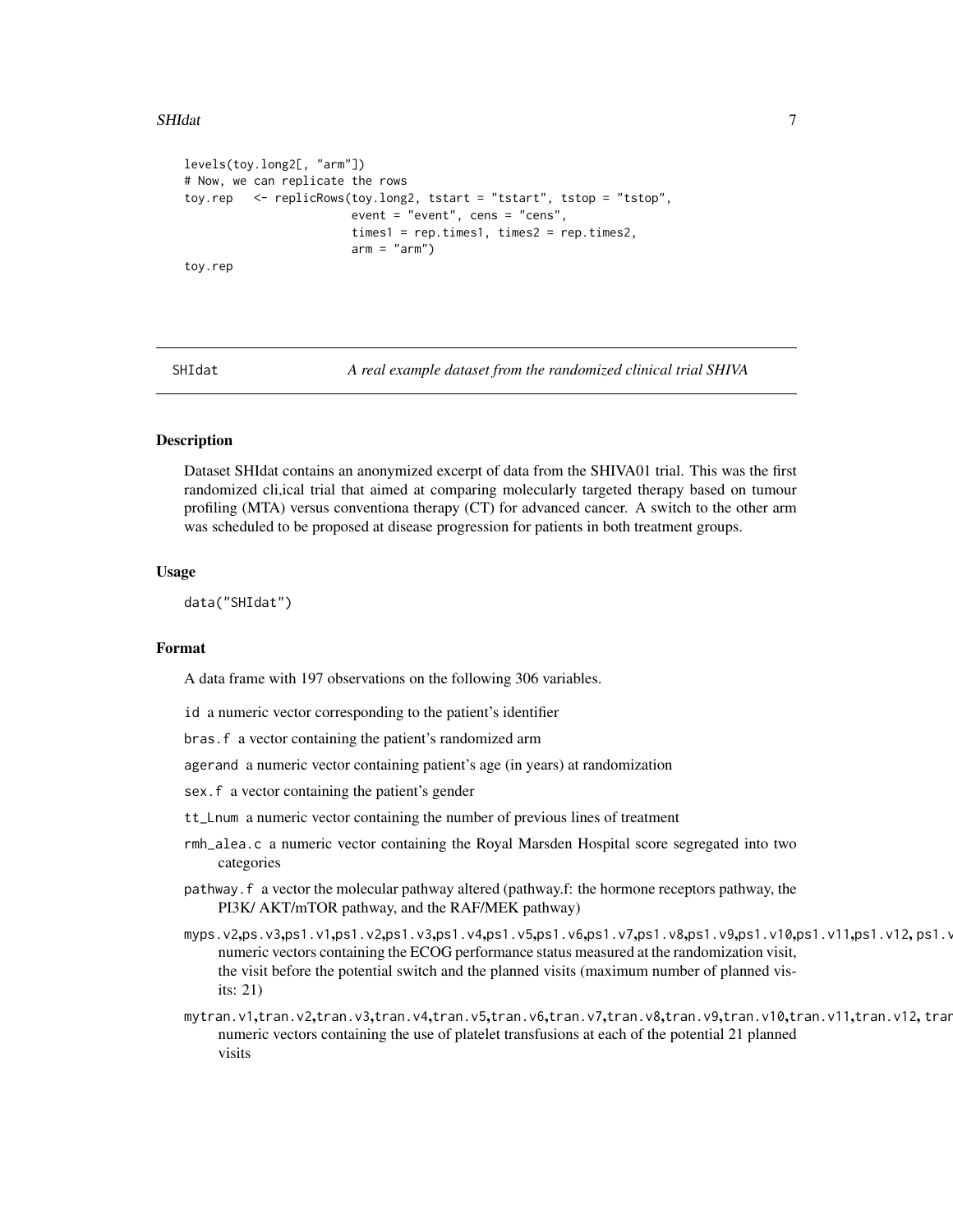- myttc.v2,ttc.v3,ttc1.v1,ttc1.v2,ttc1.v3,ttc1.v4,ttc1.v5,ttc1.v6,ttc1.v7,ttc1.v8,ttc1.v9,ttc1.v10,ttc1.v11 numeric vectors containing the presence of concomitant treatments at the randomization visit, the visit before the potential switch and the planned visits (maximum number of planned visits: 21)
- $\text{tox.t1,} \text{tox.t2,} \text{tox.t3,} \text{tox.t4,} \text{tox.t5,} \text{tox.t6,} \text{tox.t7,} \text{tox.t8,} \text{tox.t9,} \text{tox.t10,} \text{tox.t11,} \text{tox.t13,} \text{tox.t14,} \text{tox.t15,} \text{tox.t15,} \text{tox.t15,} \text{tox.t15,} \text{tox.t15,} \text{tox.t15,} \text{tox.t15,} \text{tox.t15,} \text{tox.t15,} \text{tox.t15,$ numeric vectors corresponding to the presence of an adveerse event. tox.ti contains 1 if the patient started an adverse event linked with the treatment at datetox.ti, 0 if the patient ended an adverse event linked with the treatment at datetox.ti, and NA otherwise
- ddn a vector containing the date of latest news
- debttCO a vector containing the date of initiation of the other arm treatment
- ddeath a vector containg the death date
- ddt.v1 a vector containing the date of initiation of the randomized treatment
- datt a vector containing the date of the interruption of the randomized treatment
- dexac.v2 a vector containing the date of randomization
- dexac.v3 a vector containing the date of the visit before the potential switch
- dexac1.v1,dexac1.v2,dexac1.v3,dexac1.v4,dexac1.v5,dexac1.v6,dexac1.v7,dexac1.v8,dexac1.v9, dexac1.v10,dex vectors containing the dates of the potential 21 planned visits
- datetox.t1,datetox.t2,datetox.t3,datetox.t4,datetox.t5,datetox.t6,datetox.t7,datetox.t8,datetox.t9,date vectors containing the dates related to adverse events (as explained above)
- CO a vector containing 1 if the patient changed treatment arm (i.e., did a switch)

progDate a vector containing the date of a potential progression

- progStatus a vector containing 1 if the patient did a progression (and 0 otherwise)
- status a vector containing the patient's status at the date of latest news (1 if died, 0 otherwise)

#### Details

Note that some variables were built from the original data for illustration purpose. We provided an excerpt containing only the covariates that are useful for our analysis. Note also that the SHIVA data were anonymized.

Acknowledgments: we thank the patients who volunteered to participate in this study for their dedication and the study-site staff who cared for them. This work is supported by grant ANR-10-EQPX-03 from the Agence Nationale de la Recherche (Investissements d'avenir) and Site de Recherche Integre contre le Cancer (SiRIC). High-throughput sequencing was done by the NGS platform of the Institut Curie, supported by grants ANR-10-EQPX-03 and ANR-10-INBS-09-08 from the Agence Nationale de la Recherche (Investissements d'avenir) and the Canceropole Ile-de-France.

#### References

Le Tourneau, C., Delord, J. P., Goncalves, A., et al. (2015). "Molecularly targeted therapy based on tumour molecular profiling versus conventional therapy for advanced cancer (SHIVA): a multicentre, open-label, proof-of-concept, randomised, controlled phase 2 trial". The Lancet Oncology, 16(13), 1324-1334. doi : "10.1016/S1470-2045(15)00188-6"

Graffeo, N., Latouche, A., Le Tourneau C., Chevret, S. (2019) "ipcwswitch: an R package for inverse probability of censoring weighting with an application to switches in clinical trials". Computers in biology and medicine, 111, 103339. doi : "10.1016/j.compbiomed.2019.103339"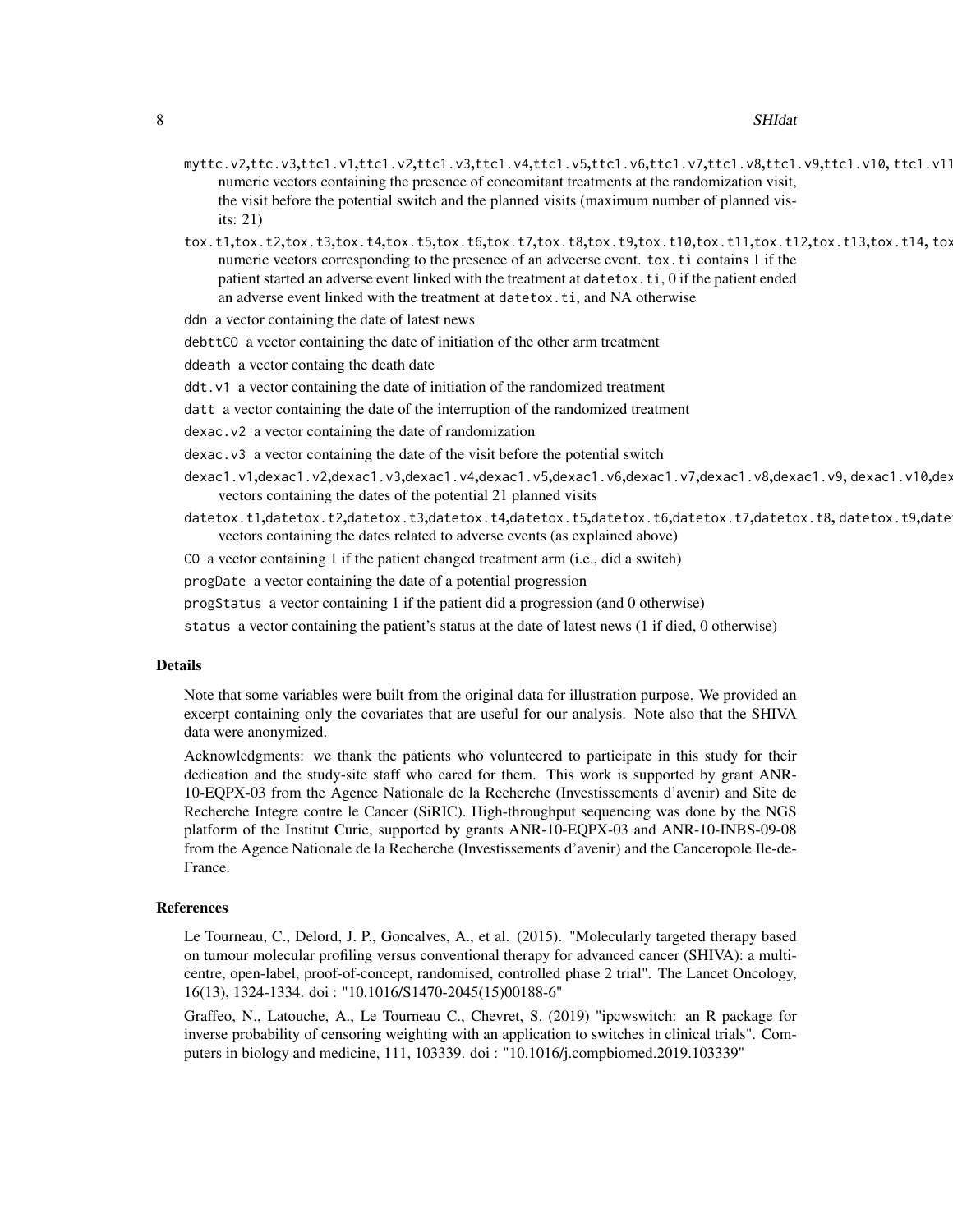#### <span id="page-8-0"></span>SHIdat 9

#### See Also

[cens.ipw](#page-1-1), [ipcw](#page-3-1), [replicRows](#page-4-1), [timesTokeep](#page-9-1), [wideToLongTDC](#page-11-1)

```
# To obtain the times parameter, we can apply the timesTokeep function on the same
# dataframe in the wide format
# names of the repeated measurements
vect.ps <- c("myps.v2", "ps.v3", c(paste("ps1.v", seq(1,21), sep="")))
vect.ttc <- c("myttc.v2", "ttc.v3", c(paste("ttc1.v", seq(1,21), sep="")))
vect.tran <- c("mytran.v1", paste("tran.v", seq(2,21), sep=""))
# corresponding dates
dates <- c("dexac.v2", "dexac.v3", c(paste("dexac1.v", seq(21), sep="")))
dates2 <- dates[!(dates %in% c("dexac.v2","dexac.v3"))]
# times to keep
kept.t <- timesTokeep(SHIdat, id = "id",
                      tstart = "dexac.v2", tstop = "ddn",
                      mes.cov = list(vect.ps, vect.ttc, vect.tran),
                      time.cov = list(dates, dates, dates2))
# Now, we can build the long format
SHIlong <- wideToLongTDC(SHIdat, id = "id",
                        tstart = "dexac.v2", tstop = "ddn",
                        event = "status",
                    bas.cov = c("agerand", "sex.f","tt_Lnum", "rmh_alea.c", "pathway.f",
                        "bras.f","debttCO","ddt.v1", "datt"),
                         mes.cov = list(f1=vect.ps, f2=vect.ttc, f3=vect.tran),
                         time.cov = list(dates, dates, dates2),
                        times = kept.t[[1]]# Put dates in numeric format with tstart at 0
tabi <- split(SHIlong, SHIlong$id)
L.tabi <- length(tabi)
tablist <- lapply(1:L.tabi, function(i){
  refstart <- tabi[[i]]$tstart[1]
  tabi[[i]]$tstart <- tabi[[i]]$tstart - refstart
  tabi[[i]]$tstop <- tabi[[i]]$tstop - refstart
  tabi[[i]]$debttCO <- tabi[[i]]$debttCO - refstart # to be used in next step
  tabi[[i]]$ddt.v1 <- tabi[[i]]$ddt.v1 - refstart # to be used in the final step
  tabi[[i]]$datt <- tabi[[i]]$datt - refstart # to be used in the final step
  return(tabi[[i]])
})
SHIlong <- do.call( rbind, tablist )
colnames(SHIlong)[14:16] <- c("ps", "ttc", "tran")
# Eliminating patient not having initiated the treatment arm
SHIlong2 <- SHIlong[!is.na(SHIlong$ddt.v1),]
# Patients are censored when initiating the other arm treatment, that is, at time swtrtdt
```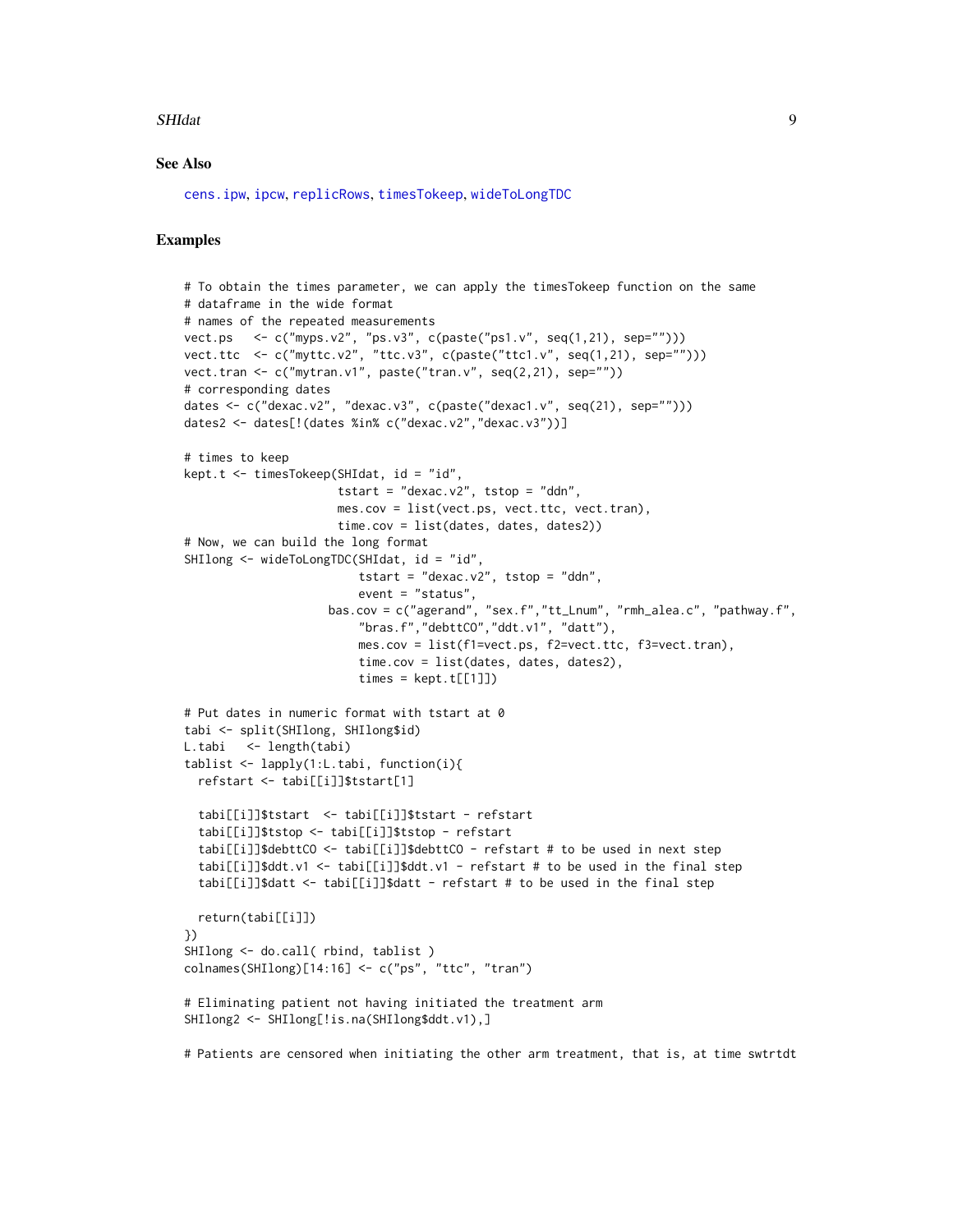```
SHIlong2 <- cens.ipw(SHIlong2, id = "id", tstart = "tstart", tstop = "tstop",
                    event = "event", arm = "bras.f", realtrt = FALSE,
                     censTime ="debttCO")
# We collect all event times
# (death for both arms and treatment censoring according to the trt arm)
replic.times.MTA <-
    unique(c(SHIlong2$tstop[SHIlong2$cens == 1 &
    SHIlong2$bras.f == "MTA"],
    SHIlong2$tstop[SHIlong2$event == 1]))
replic.times.CT <-
   unique(c(SHIlong2$tstop[SHIlong2$cens == 1 &
    SHIlong2$bras.f == "CT"],
    SHIlong2$tstop[SHIlong2$event == 1]))
# to put times in same order as arms levels
levels(SHIlong2[,"bras.f"])
SHIrep <- replicRows(SHIlong2, tstart = "tstart", tstop = "tstop",
                     event = "event", cens = "cens",
                     times1 = replic.times.MTA, times2=replic.times.CT,
                     arm = "bras.f")# Estimation of the stabilized weights
library(survival)
SHIres <- ipcw(SHIrep, id = "id", tstart = tstart, tstop = tstop, cens = cens,
               arm = "bras.f",bas.cov = c("agerand", "sex.f", "tt_Lnum", "rmh_alea.c", "pathway.f"),
               conf = c("ps", "ttc", "tran"),true = 0.05, type = 'kaplan-meier')# To have conventional therapy (CT) as reference
SHIres$bras.f <- relevel(SHIres$bras.f, ref="CT")
# Using the IPCW weights in Cox likelihood...
fit.stab.w <- coxph(Surv(tstart, tstop, event) ~ bras.f + agerand + sex.f +
                        tt_Lnum + rmh_alea.c + pathway.f
                      + cluster(id),
                      data = SHIres, weights = SHIres$weights.trunc)
```
fit.stab.w

<span id="page-9-1"></span>timesTokeep *Function to keep all event times*

#### **Description**

Function to keep all event times

#### Usage

```
timesTokeep(data, id, tstart, tstop, mes.cov, time.cov)
```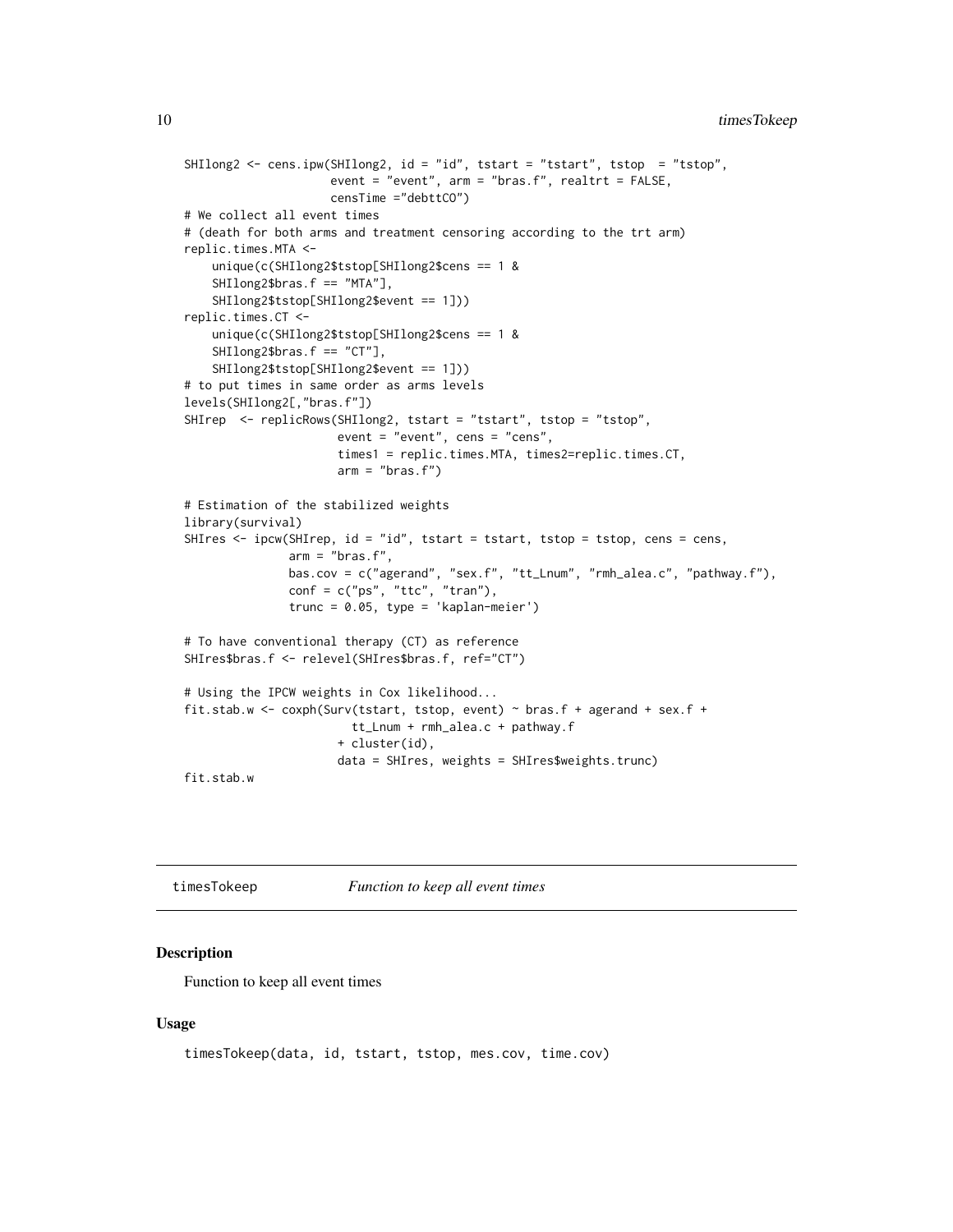#### <span id="page-10-0"></span>toydata the control of the control of the control of the control of the control of the control of the control of the control of the control of the control of the control of the control of the control of the control of the

#### Arguments

| data     | data frame containing the following variables                                                                                                      |
|----------|----------------------------------------------------------------------------------------------------------------------------------------------------|
| id       | patient's id                                                                                                                                       |
| tstart   | date of the beginning of the follow-up (in Date format)                                                                                            |
| tstop    | date of the end of the follow-up (in Date format)                                                                                                  |
| mes.cov  | list of vectors, each of them must contain the names (in character format) of the<br>repeated measurements related to one time-dependent covariate |
| time.cov | list of vectors, each of them must contain the times (in Date format) of the date<br>when the abovementioned measurements were done                |

#### Value

list of two lists, one in Date format the other in numeric format. Each of them contains, for each patient, the event time and the times of changes in time-varying covariates

#### References

Graffeo, N., Latouche, A., Le Tourneau C., Chevret, S. (2019) "ipcwswitch: an R package for inverse probability of censoring weighting with an application to switches in clinical trials". Computers in biology and medicine, 111, 103339. doi : "10.1016/j.compbiomed.2019.103339"

#### See Also

[SHIdat](#page-6-1)

#### Examples

```
kept.t \le timesTokeep(toydata, id = "id",
tstart = "randt", tstop = "lastdt",
mes.cov = list(c("ps1", "ps2", "ps3")),
time.cov = list(c("randt", "dt2", "dt3")))
# For example, for patient id=3, to obtain the kept times in Date format:
kept.t[[1]][[3]]
# To obtain the kept times in numeric format:
kept.t[[2]][[3]]
```
toydata *A short example dataset*

#### Description

Dataset toydata contains repeated measurements made in 3 patients. It mimics randomized clinical trials data with two parallel arms with a repeated measurement of a time-varying binary covariate, which could be the time-varying confounder acting both on the survival and treatment censoring.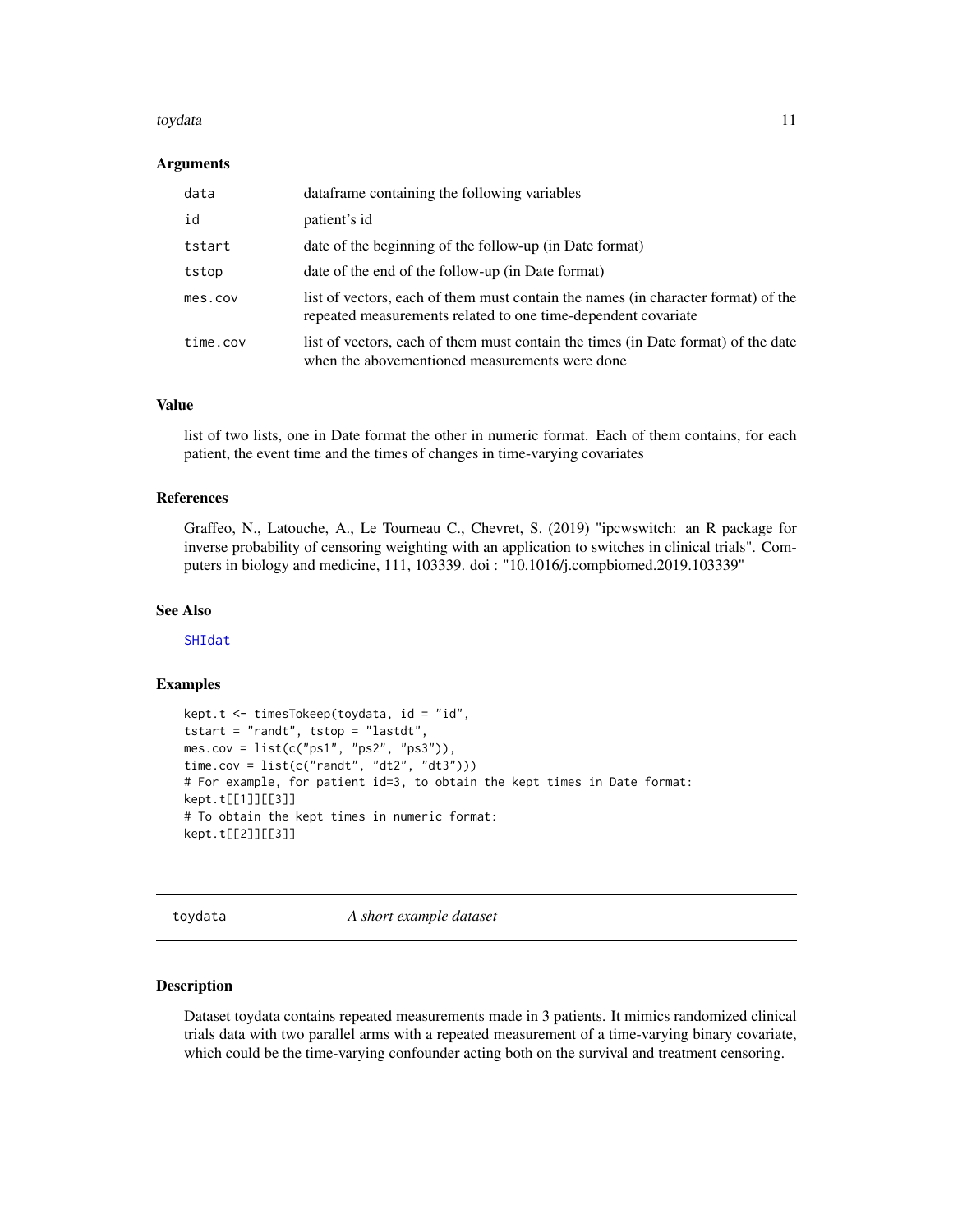#### <span id="page-11-0"></span>Usage

data("toydata")

#### Format

A data frame with 3 observations on the following 12 variables.

id a numeric vector corresponding to the patient's identifier

randt a vector containing the date of the randomization visit

lastdt a vector containing the date of latest news

- status a numeric vector. The value equals to 1 if the patient dies at lastdt (and 0 otherwise)
- age a numeric vector containing patient's age (in years) at randomization
- ps1 a numeric vector containing the values (0 or 1) of a repeated measurement happening on date randt. Note that some of them could be missing
- ps2 a numeric vector containing the values (0 or 1) of a repeated measurement happening on date dt2. Note that some of them could be missing
- ps3 a numeric vector containing the values (0 or 1) of a repeated measurement happening on date dt3. Note that some of them could be missing
- dt2 a vector containing the dates of measurement of ps2. Note that some of them could be missing
- dt3 a vector containing the date of measurement ps3. Note that some of them could be missing
- arm a vector containing the patient's randomized arm
- swtrtdt a vector containing the date when the patient initiates the other arm treatment (NA if does not happen)

#### References

Graffeo, N., Latouche, A., Le Tourneau C., Chevret, S. (2019) "ipcwswitch: an R package for inverse probability of censoring weighting with an application to switches in clinical trials". Computers in biology and medicine, 111, 103339. doi : "10.1016/j.compbiomed.2019.103339"

#### Examples

data(toydata) toydata

<span id="page-11-1"></span>wideToLongTDC *Function from wide to long format*

#### **Description**

Function from wide to long format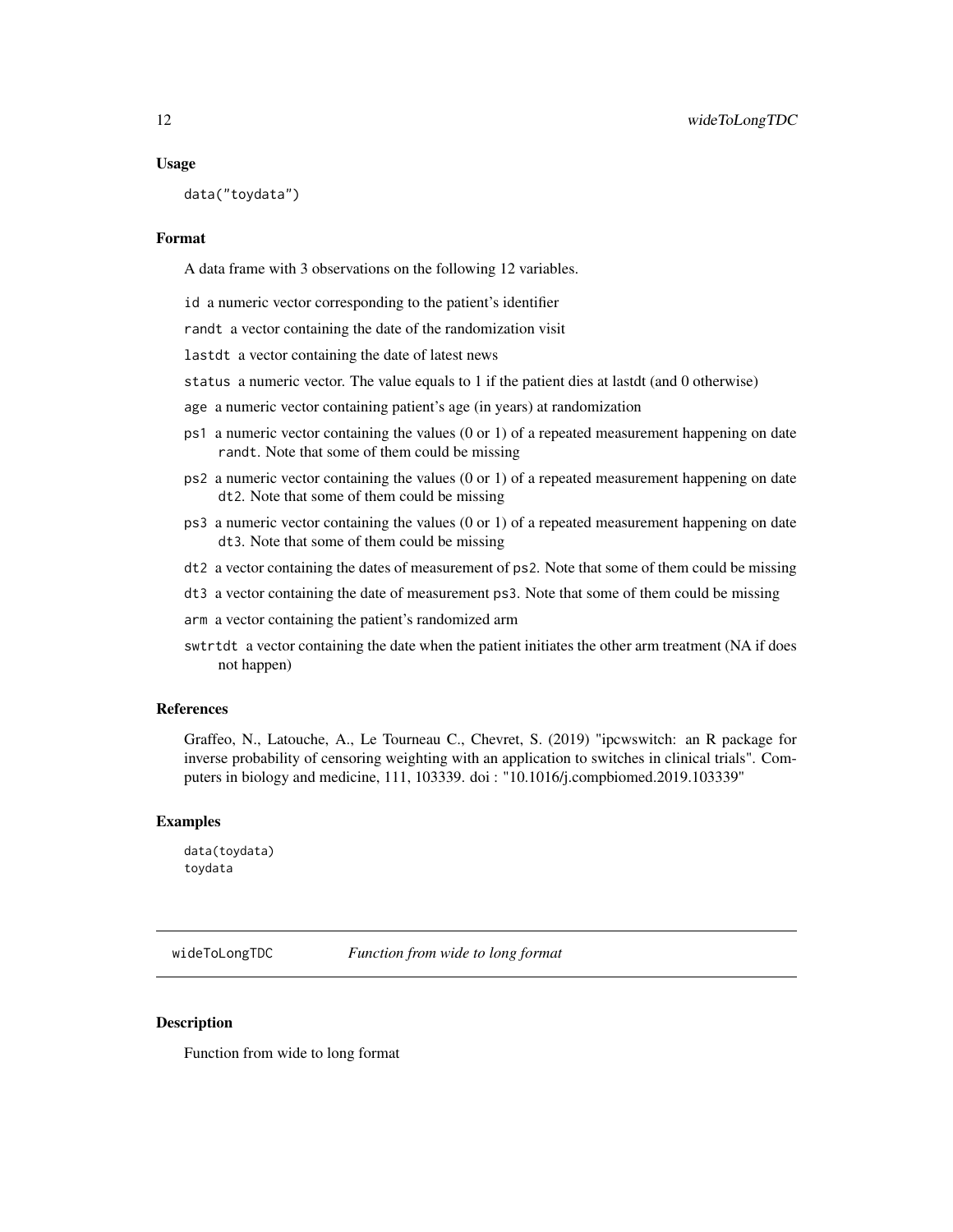#### <span id="page-12-0"></span>wideToLongTDC 13

#### Usage

```
wideToLongTDC(
  data,
  id,
  tstart,
  tstop,
  event,
  bas.cov,
  mes.cov,
  time.cov,
  times
```
 $\mathcal{L}$ 

#### Arguments

| data     | a dataframe containing the variables id, tstart, tstop, mes.cov and time.cov                                                                         |
|----------|------------------------------------------------------------------------------------------------------------------------------------------------------|
| id       | the patient's id                                                                                                                                     |
| tstart   | date of the beginning of the follow-up (in Date format)                                                                                              |
| tstop    | date of the end of the follow-up (in Date format)                                                                                                    |
| event    | the indicator of failure (a death is denoted by 1 at the end of the follow-up)                                                                       |
| bas.cov  | a vector containing the names (in character format) of the baseline covariates                                                                       |
| mes.cov  | a list of vectors, each of them must contain the names (in character format) of<br>the repeated measurements related to one time-dependent covariate |
| time.cov | a list of vectors, each of them must contain the times (in Date format) of the date<br>when the abovementioned measurements were done                |
| times    | a list of vectors. Each of them must contain, for each patient, the event time and<br>the times of changes in time-varying covariates                |

#### Value

the long format version of the initial dataframe data. The repeated values included in each vector of the list mes.cov are aggregated in a variable named aas the name of the corresponding list member.

#### References

Graffeo, N., Latouche, A., Le Tourneau C., Chevret, S. (2019) "ipcwswitch: an R package for inverse probability of censoring weighting with an application to switches in clinical trials". Computers in biology and medicine, 111, 103339. doi : "10.1016/j.compbiomed.2019.103339"

#### See Also

[SHIdat](#page-6-1), [timesTokeep](#page-9-1)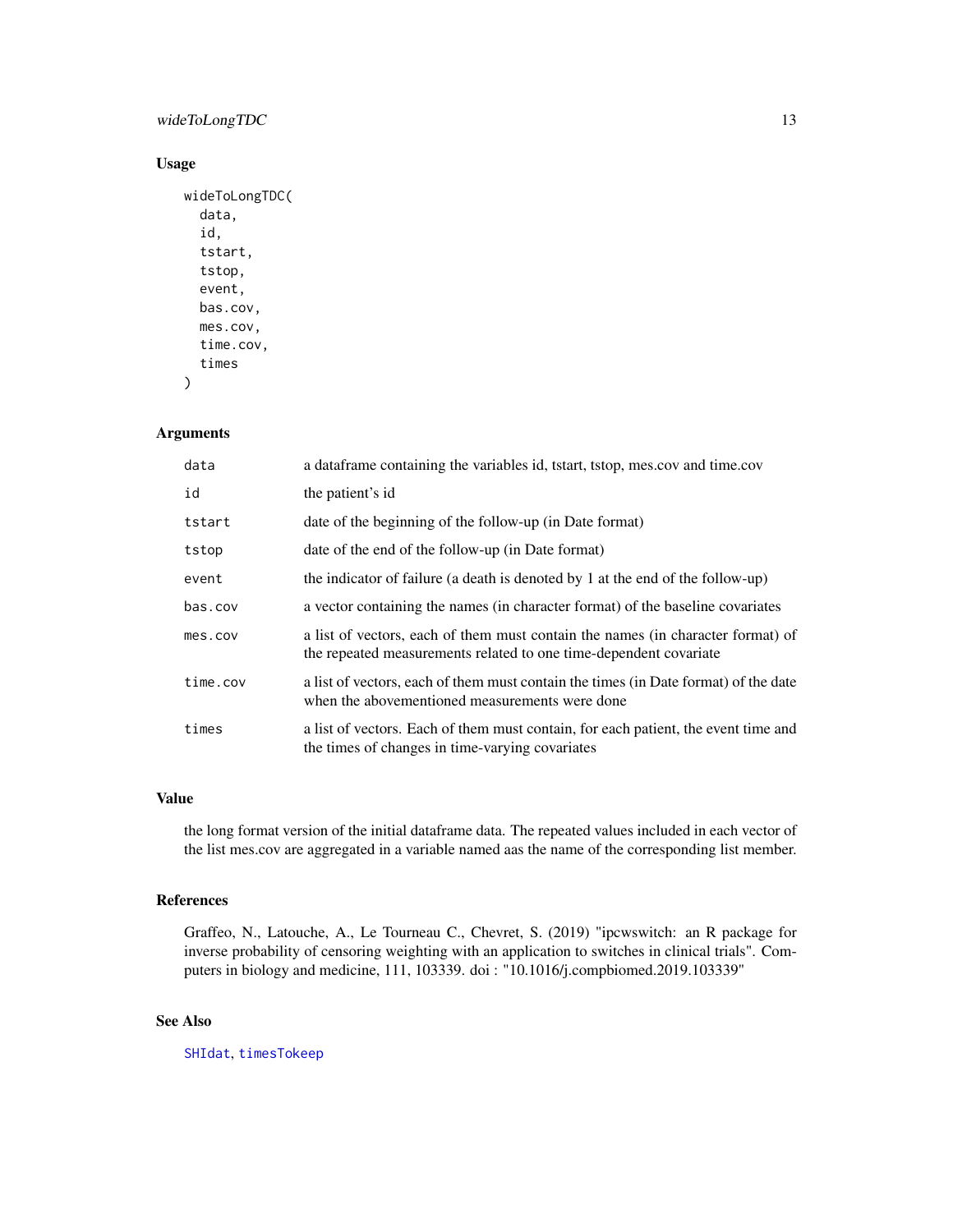```
# To obtain the times parameter, we can apply the timesTokeep function on the same
# dataframe in the wide format
kept.t \le timesTokeep(toydata, id = "id",
tstart = "randt", tstop = "lastdt",
mes.cov = list(c("ps1", "ps2", "ps3")),
time.cov = list(c("randt", "dt2", "dt3")))
# Now, we can build the long format
toy.long <- wideToLongTDC(data = toydata, id = "id",
tstart = "randt", tstop = "lastdt", event = "status",
bas.cov = c("age", "arm", "switch"),
mes.cov = list(TDconf = c("ps1", "ps2", "ps3")),
time.cov = list(c("randt", "dt2", "dt3")),
times = kept.t[[1]]toy.long
```